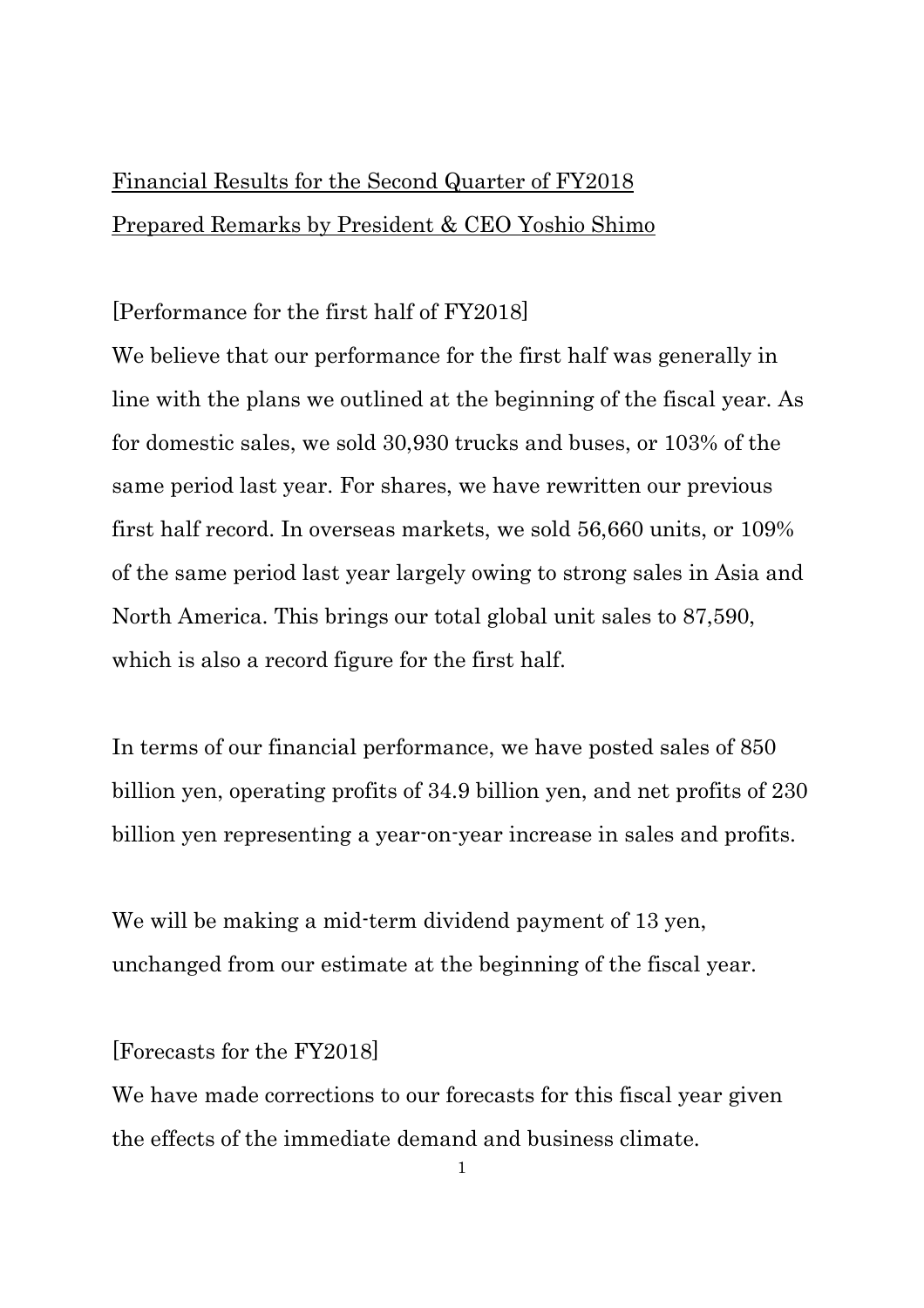Based on expectations that domestic sales will continue to be strong, we have set the level of unit sales at 67,000 units for the fiscal year as planned at the beginning of the year. Thanks to strong sales in our primary markets including the Asian market―primarily Indonesia―and North America, we expect overseas unit sales to reach 118,000 units, or 2,000 units more than what we had forecasted at the beginning of the year for a total global unit sales of 185,000 units.

As a result, we have corrected our consolidated profit and loss forecasts with sales corrected upward by 40 billion yen from the figure announced at the beginning of the year to 1,760 billion yen. Our outlook for operating profits and other profits remain the same.

For the dividends, we will be setting mid-term and year-end dividend figures at 13 yen for an annual dividend of 26 yen. Moving forward, we plan to make dividend payments on an ongoing basis based on our 30% dividend payout ratio alongside our investment in high-quality investments and efforts to further improve our financial constitution.

[Optimizing production and supply structures] We are optimizing our production and supply structures on a global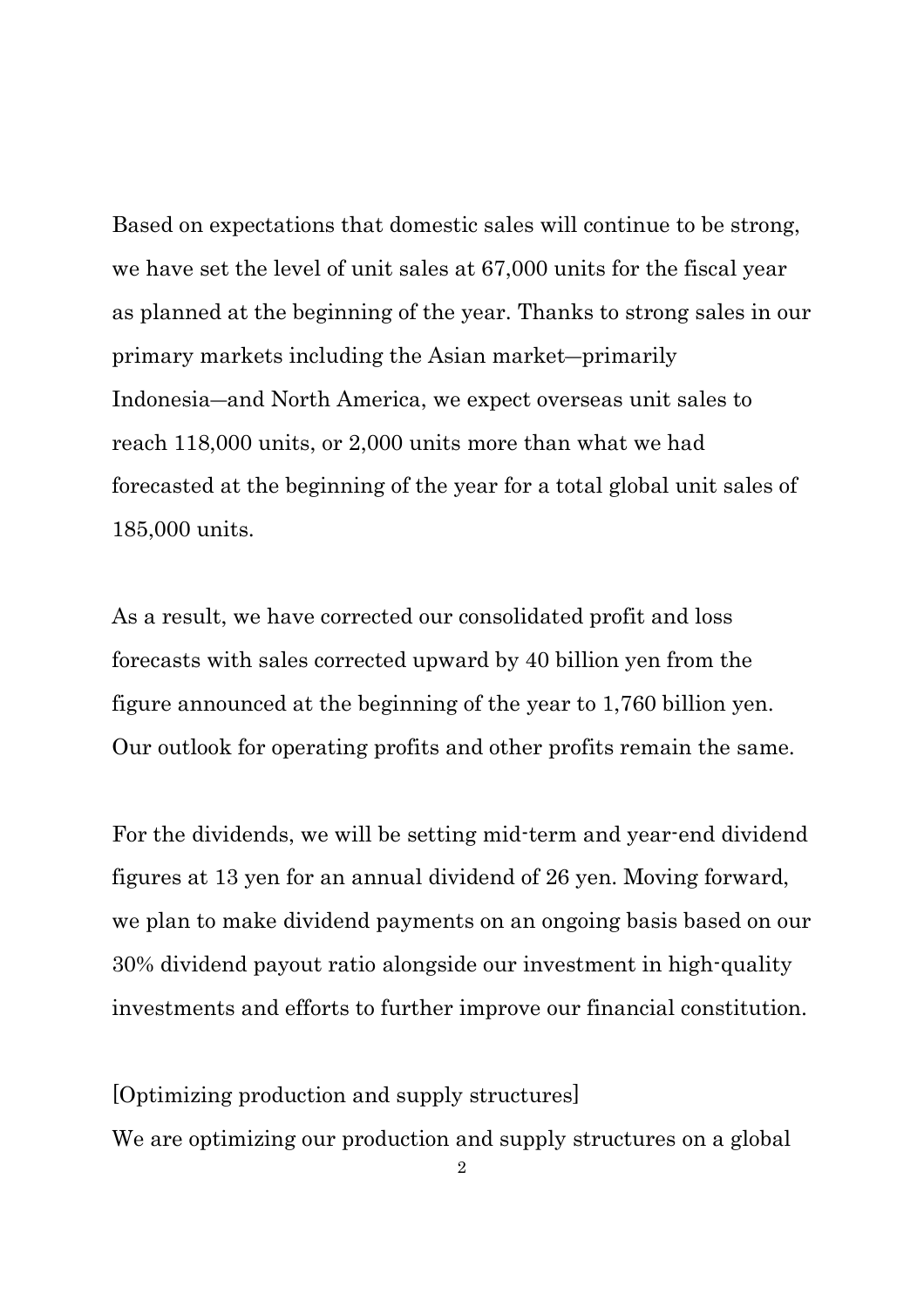level, and as part of these efforts, we have been carrying out a phased relocation from our Hino Plant to our Koga Plant. As of September this year, all heavy- and medium-duty models and units are being produced at the Koga Plant.

We are moving forward with a variety of new efforts including our mixed-line production of all heavy- and medium-duty vehicles for domestic and overseas markets on the new facilities and lines at the new plant, as well as the production of a new domestic model that was released in April this year. In doing so, we uphold quality as our highest priority as we manufacture these trucks with meticulous care, and operations have been gradually picking up pace.

By the end of this fiscal year, we expect to largely realize the effects of this relocation that we have been envisioning up to this time―effects that stem from improved productivity and logistics as compared to our Hino Plant.

Also according to plans, we are relocating the production of large displacement engines and other operations from the Hino Plant to the Nitta Plant which is ultimately slated to become our mother plant for unit production.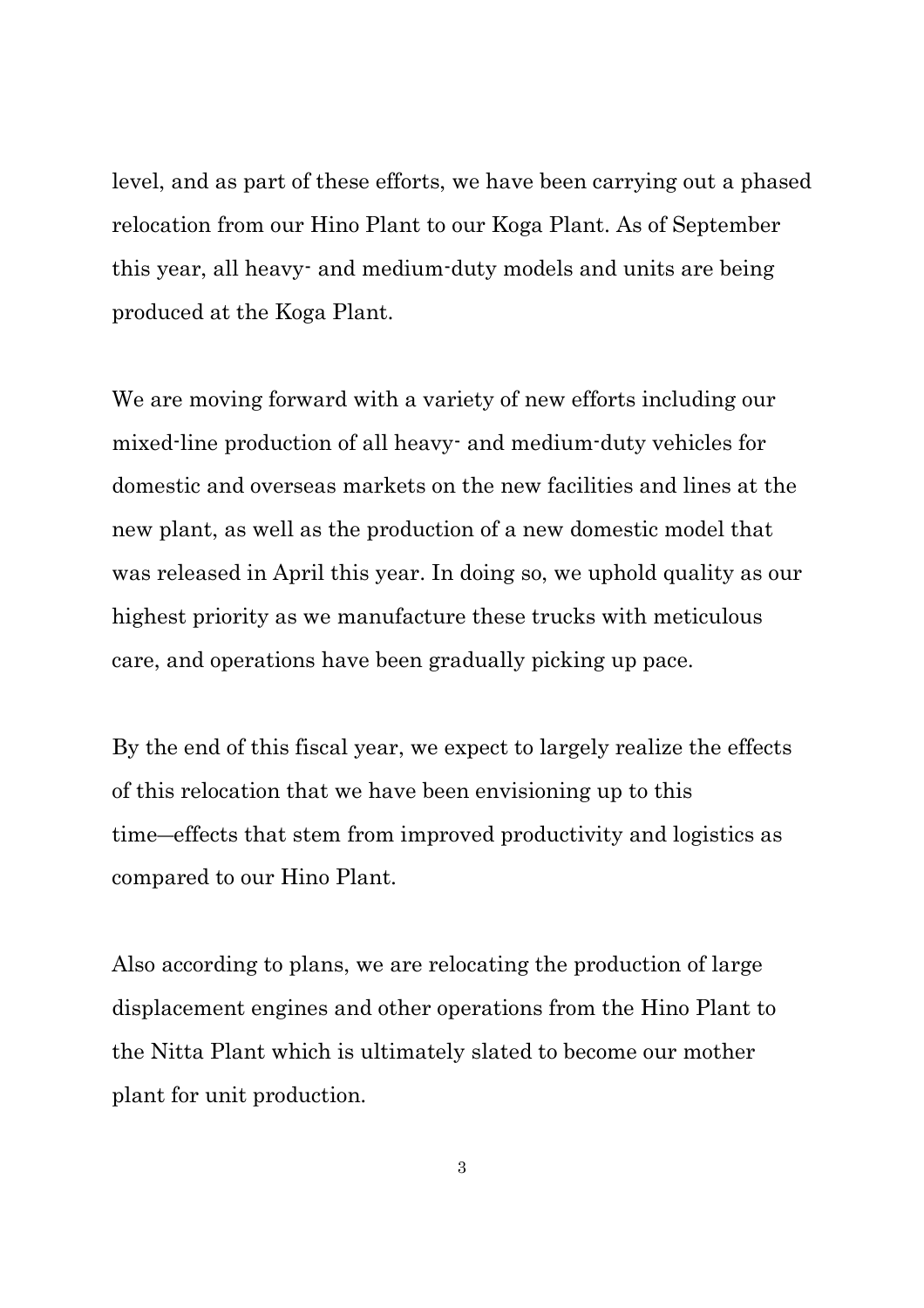Through the optimization of these production and supply structures, we are committed to improve our effectiveness and implement various other kaizen (improvement) activities on an ongoing basis to establish competitive truck manufacturing plants that are geared for low-volume high-mix production and supply products to our global customers in a timely manner.

[New heavy- and medium-duty truck models for the domestic market]

Our heavy-duty "Hino Profia" and medium-duty "Hino Ranger" trucks underwent a full model change this year. Given the shortage of drivers in the labor market, we have equipped both of these models with state-of-the-art safety systems and designed them to provide a comfortable and snug working environment to create trucks that drivers will want to drive. Thanks to these efforts, these trucks have been highly popular among our customers.

Additionally, both trucks were awarded the Good Design Awards in Japan for this year. The Hino Profia was also included in the "Good Design Best 100."

[Enhancing our Total Support operations] At Hino, we continue to position "Total Support"―whose aim is to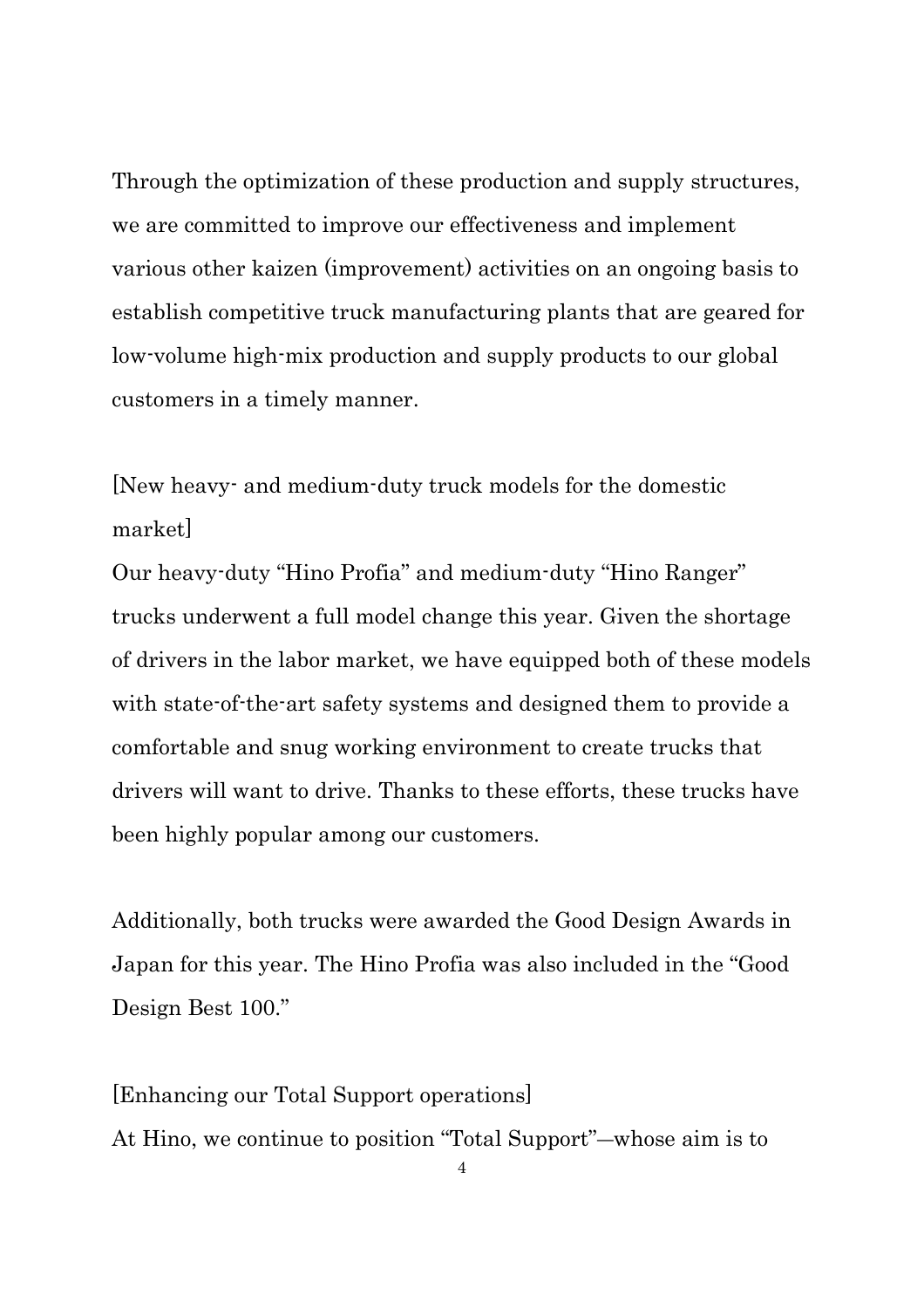maximize the up-times of our customers' vehicles―as one of the critical pillars of our operations. Enhancements to our "Total Support" operations are ongoing so that we are able to expand and strengthen the Hino Group's―including its dealerships'―ties with our customers.

For example, we are aggressively installing high-efficiency servicing lanes, building new servicing centers, and renovating existing ones every year to improve customer convenience and service efficiencies.

In the domestic market for light-duty trucks, an area that we have continued to focus on, we have achieved record levels of first half sales and share. Given the steady growth in the number of registered vehicles, we have accordingly been increasing the number of servicing lanes that support these light-duty trucks. We intend to continue to increase the number of these lanes to meet the increase in truck ownership.

#### [Strengthening our global business]

We are committed to further enhance our global activities to strengthen our competitiveness as we aim to increase our sales moving forward.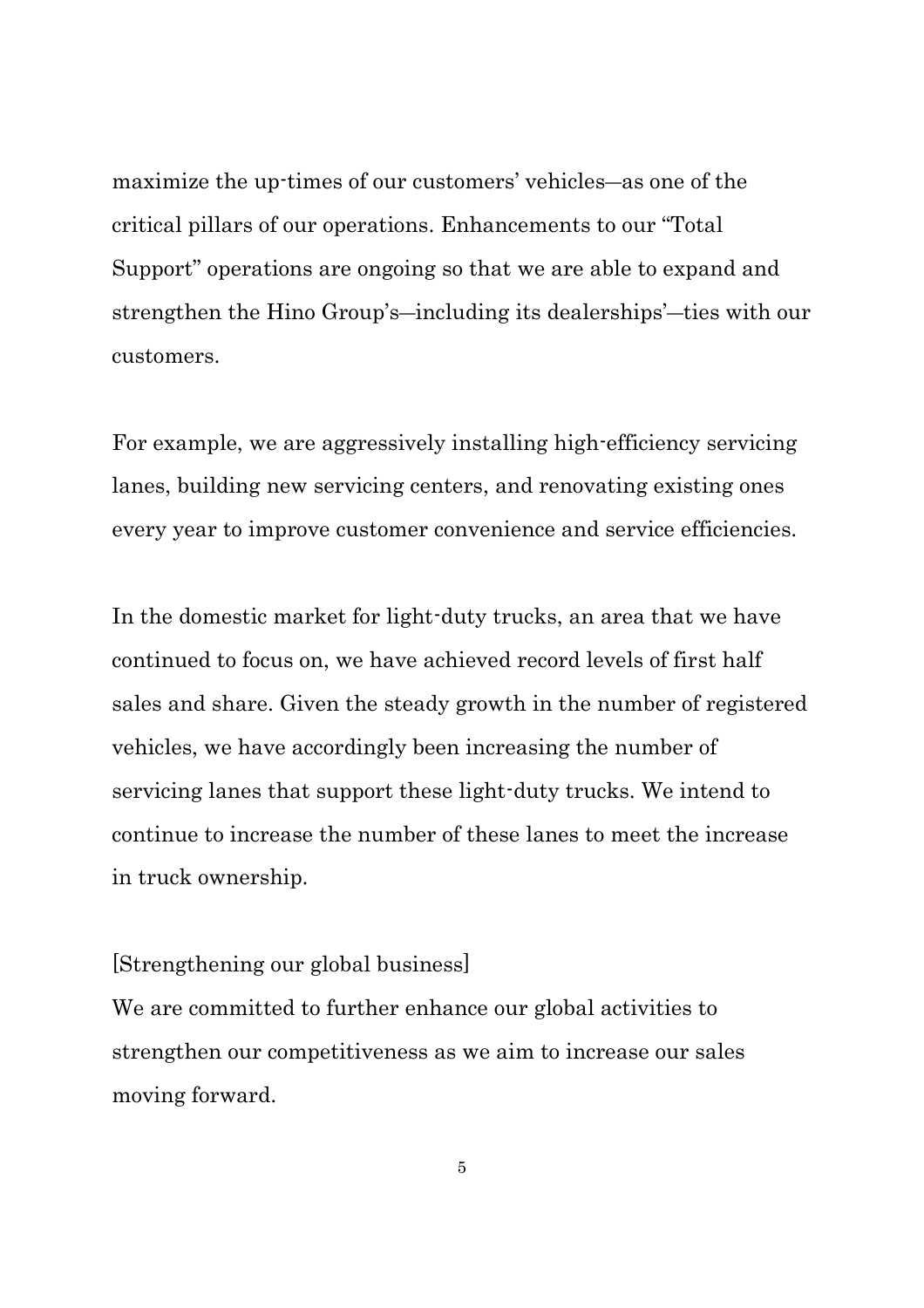As part of our efforts to strengthen our North American operations, we have built a new plant in West Virginia, USA to further localize our production and introduce new large-horse-power medium-duty models. The construction of our assembly plant in Russia is another example of our focused efforts to grow our global business moving forward.

#### [In closing]

Mixed production of all heavy- and medium-duty models and units began at our new Koga Plant in September, and operations are gradually picking up pace. We intend to improve our competitiveness by making further improvements to the Koga Plant's characteristics, its highly efficient and flexible production system. Registration for our new domestic heavy- and medium-duty trucks will begin at full scale in the second half. We are committed to leave no stone unturned in producing these trucks and delivering them to our customers at the shortest lead-time possible according to their requests.

Based on a firm commitment to support the businesses of more customers in Japan and overseas, we will be advancing into overseas markets to increase future sales, and will also be making improvements to our Total Support operations. We are convinced